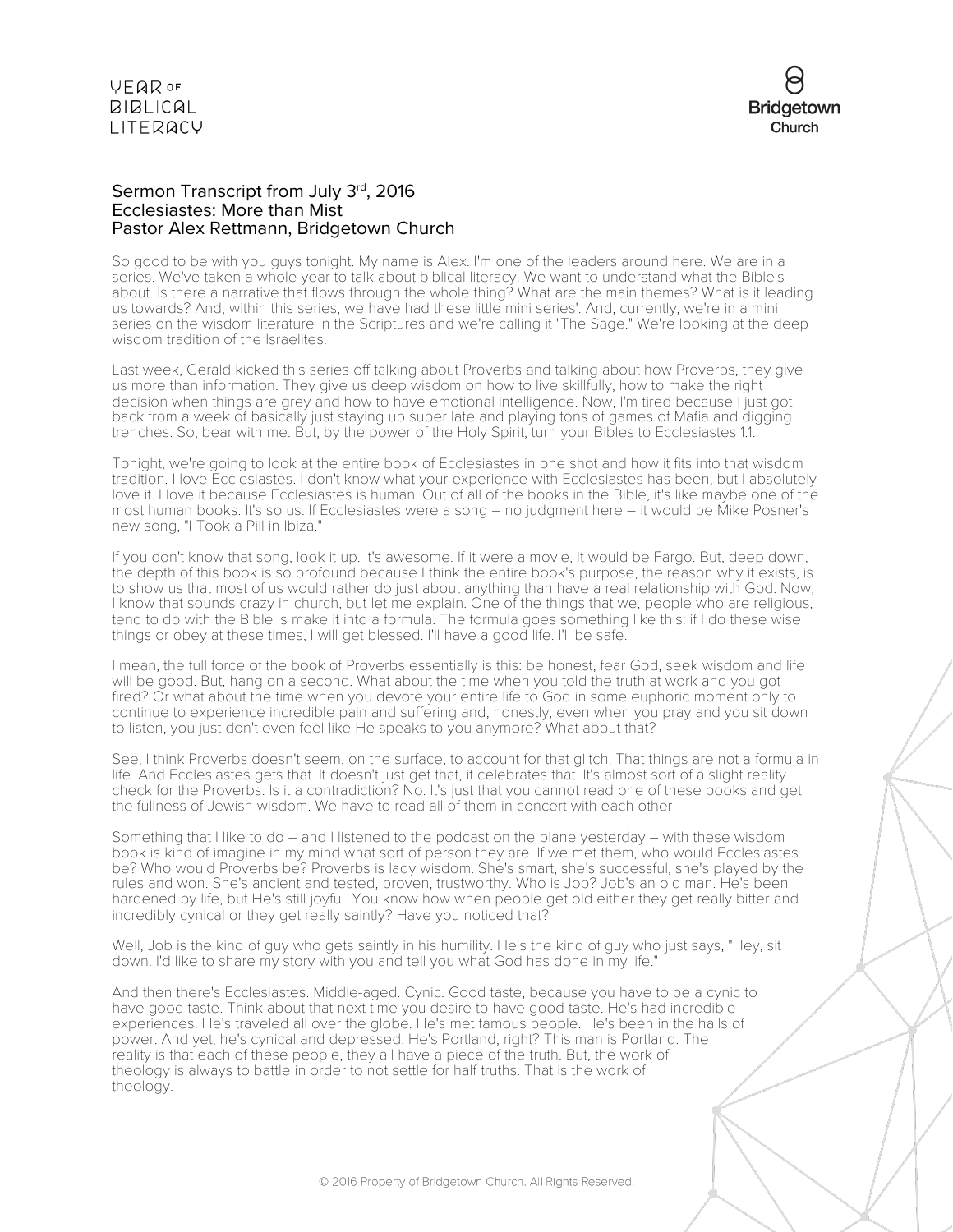

So, tonight, what is Ecclesiastes' contribution? So, let's go to the next.

# Ecclesiastes 1:1: "The words of the Preacher, the son of David, king in Jerusalem.

# "Vanity of vanities, says the Preacher, vanity of vanities! All is vanity."

There are two people involved in the book of Ecclesiastes. There's the Teacher and then there's the author. The author, though, is the one who's taking the Teacher's words, taking the Teacher's teachings and compiling them into a concentrated book that we have called Ecclesiastes. And the Teacher is the one who's actually speaking for most of the book until we get to the end. And what is the refrain of the Teacher? Vanity. Now, that's an interesting word choice. Does anybody else have a different translation just by any chance? Meaningless. Probably a lot of your Bibles say "meaningless." Vanity is like the old school word from the King James Version.

But, meaningless. Right? The Hebrew word there is "hevel." Can you say that with me? Hevel. Hevel. The simplest translation in Hebrew is "vapor" or "mist" or "smoke." Super interesting. Because, there's other words in Hebrew that could've gotten the point across. But, the Teacher decides to use this word "hevel." Why? Why does He used the word "hevel" for this?

Well, because it's a picture; something that we can see in our lives. He's going to say, throughout this entire book, that much is hevel and, in fact, He starts out here and He says, "All is hevel."

Think about what that could mean. All of life is smoke. Interesting. All of life is a vapor. Interesting. It's kind of like this. Oh, yes. I brought some matches with me. We'll see if this works. Maybe you can see it. It's like this.

That's it. Right there. That's your life. See, smoke's interesting because it appears to be solid. You can see it. But, when you reach out to grasp it, you realize that it dissipates. What is the Teacher saying? I think the point that He's trying to make throughout this entire book is that life isn't what it seems to be at first glance. That life, at times, doesn't make sense. You reach out for the vapor but it just disappears.

One of the leading Hebrew scholars in the world, his name is Michael Fox. He's retired now, but he was just so brilliant. He says that because the meaning of words change, vanity probably doesn't capture "hevel" for us today. To him, he says this: "'Hevel' is more like the word 'absurd' or 'enigma.'"

Have you ever experienced something in life, a situation in life, and just thought, "Oh my gosh? Life is so absurd. It's an enigma. How could you figure this out?"

Because it seems to me that life matters so much, but then everything in life can be so easily thwarted and so easily dissipate. Hevel. It's the woman who slips on a longboard while playing with her kids, hits her head and dies. It's hevel. The man who puts his life savings into Enron stock. Hevel. It's the girl who finds a cancerous mole on her neck two months too late. Hevel. Or the person who reads all the wisdom of the Proverbs on how to raise good kids but, in the end, his kids only hate him. It's hevel.

In Nicaragua, we were tasked at one point to dig a drainage ditch. It rains a ton there. It's a tropical environment. So, we're supposed to dig this ditch so that we can kind of channel the water past the gate of the place that we're staying so that it doesn't flood the area. So, we're digging this ditch and it was probably like two football fields long and about a couple feet deep. So, it was a lot of work. We're digging this thing. And we actually had a guy on the trip who is an engineer. And he's like, "Because of the way this place is designed, this isn't going to work. It maybe will withstand one time of rain and then it's totally just going to be destroyed by the power of water."

And, sure enough, later on that day after we've done all this work, it just starts pouring down rain super, super hard. If you've ever been in a region like that, you know how hard the rain can be. It's just raining. I'm thinking, "This is going to be great. We're going to go look and really see if this guy was right and see if our ditch worked."

So, the rain stops and we go out there and, right as the gate opens, we look out and water has just flooded everywhere. Like, after four hours of work water is everywhere. And then we keep on going and it looks like, "Okay. The canal's kind of working at some points, but at the very end it totally blew out."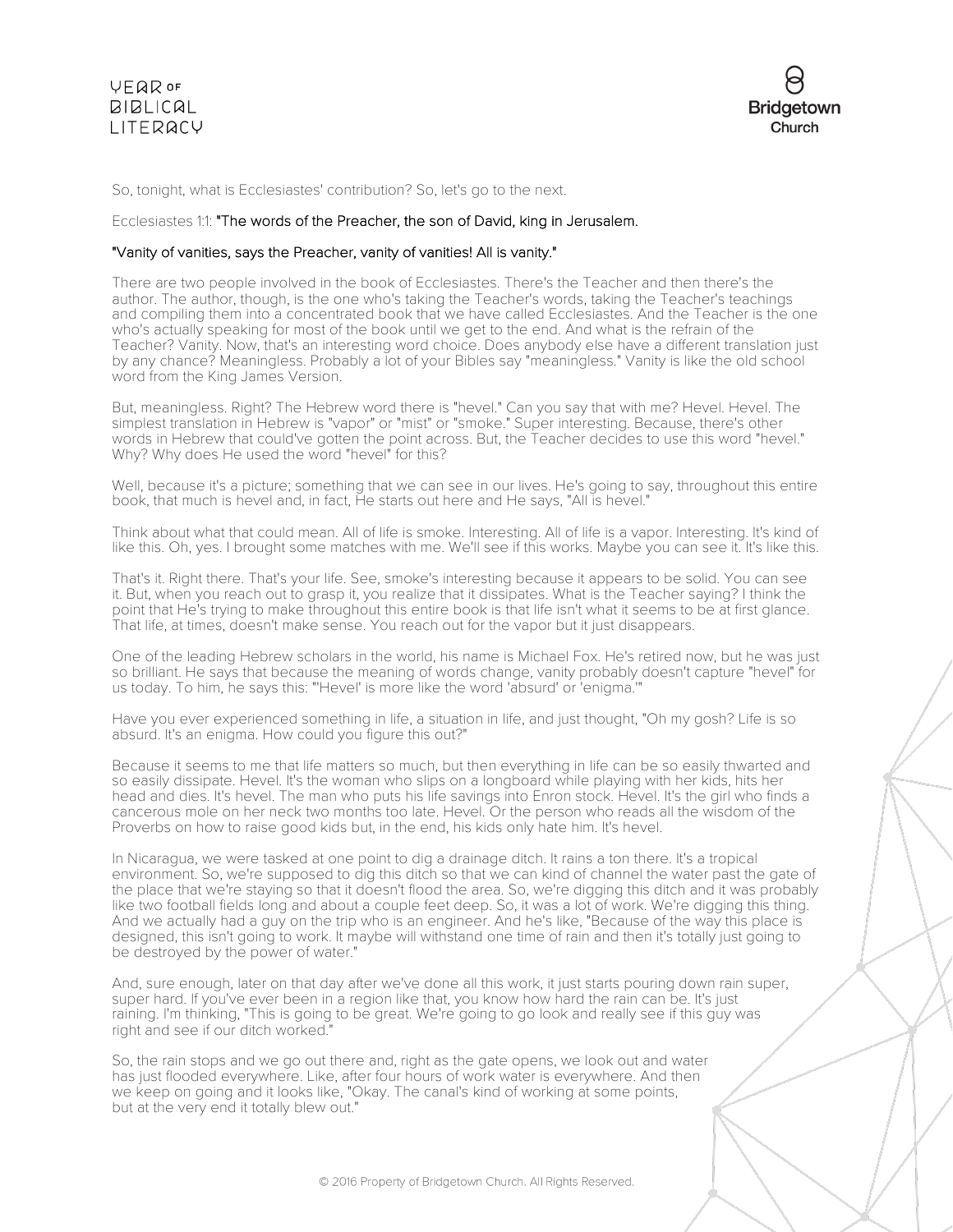



And then, when there was no more water, you could see that it had drug all of this dirt into the ditch that we had just dug and filled it up more than half way. It's hevel. That's what it's like. Because, life is absurd. It's not always like the Proverbs say it is. So, our Teacher in Ecclesiastes goes on throughout the book to pick on a few things in life that look especially solid, especially worthy of our investment. But, in the end, are just smoke. And the most amazing thing is that these are the very things that most of us, thousands and thousands and thousands of years later, still work to build our lives upon.

So, turn over to Ecclesiastes 2:1. The first thing that the Teacher goes after is pleasure. Pleasure. It says this:

Ecclesiastes 2:1: "I said in my heart, 'Come now, I will test you with pleasure; enjoy yourself.' But behold, this also was hevel. I said of laughter, 'It is mad,' and of pleasure, 'What use is it?' I searched will all my heart how to cheer my body with wine–my heart still guiding me with wisdom–and how to lay hold on folly, till I might see what was good for the children of man to do under heaven during the few days of their life."

But, it's hevel. Skip down to Ecclesiastes 2:10.

He says this: "Whatever my eyes desired I did not keep from them. I kept my heart from no pleasure, for my heart found pleasure in all my toil, and this was my reward for my toil. Then I considered all that my hands had done and the toil I had expended in doing it, and behold, all was hevel and a striving after the wind, and there was nothing to be gained under the sun."

Pleasure. It sounds, honestly, when I read that, like most of us here in Portland. Saying "yes" to everything that we desire. But, he says this: "If you live for the weekend, you can save all you can so that you can spend all you can. But, Monday will still come and so will your end. It's absurd. It's hevel."

And notice why is it hevel? Because it's here one day and it's gone tomorrow. Pay attention and you'll find it. Over and over and over again, the culprit behind hevel is time and death. Time and death will steal it away. And then he goes after wisdom and righteousness. Go ahead and look down at verse 12.

Ecclesiastes 2:12. He says, "So I turned to consider wisdom and madness and folly. For what can the man do who comes after the king? Only what has already been done. Then I saw that there is more gain in wisdom that in folly, as there is more gain in light than in darkness. The wise person has his eyes in his head, but the fool walks in darkness."

Sounds kind of like the Proverbs.

"And yet I perceived..." – wait a second – "...that the same event happens to all of them. Then I said in my heart, 'What happens to the fool will also happen to me. Why then have I been so very wise?'"

Good question.

#### "And I said in my heart that this also is hevel."

Flip over a few pages to Ecclesiastes 9:2.

He says this: "It is the same for all, since the same event happens to the righteous and the wicked, to the good and the evil, to the clean and the unclean, to him who sacrifices and him who does not sacrifice. As the good one is, so is the sinner, and he who swears as he who shuns an oath. This is an evil in all that is done under the sun, that the same event happens to all."

Wow. What a contrast to the Proverbs. Even wisdom doesn't work out perfectly. The fate of the fool is the same as the fate of the wise. And, once again, death and time are the great equalizer. The same event happens to all. What else does He go after? Let's find out. Career and honor. Flip back to Ecclesiastes 2:18.

He says this: "I hated all my toil in which I toil under the sun, seeing that I must leave it to the man who will come after me."

I hate my work because it doesn't last.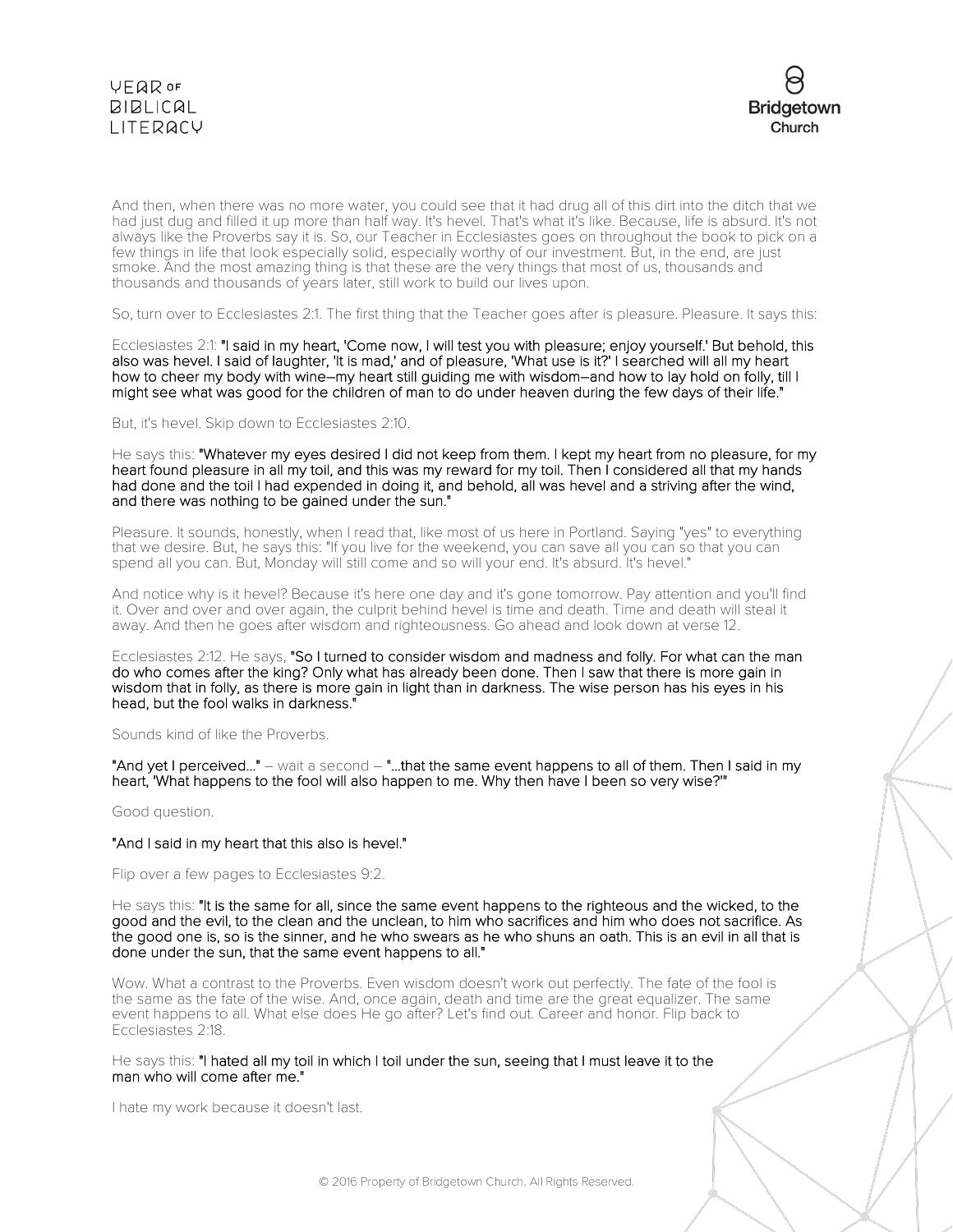

# "And who knows whether he will be wise or a fool? Yet he will be master of all for which I have toiled and used my wisdom under the sun. This is hevel."

You can work and work and it will only cause you stress while you're working, because by the time you get old enough to enjoy the stuff that you actually have amassed in your life, you'll be too old to enjoy it. And when you die, it will all go to someone who may not care about the stuff that you cared about. Or you might work and work and work and amass an empire only to get sick, to get Alzheimer's and forget all that you did. And everyone's praise who used to matter to you, you no longer remember. Time and death.

Finally, he goes after wealth and possessions. Flip over to Ecclesiastes 5:10.

#### He says this: "He who loves money will not be satisfied with money."

Really? It's hard to believe.

"Nor he who loves wealth with his income; this is hevel. When goods increase, they increase who eat them, and what advantage has their owner but to see them with his eyes? Sweet is the sleep of a laborer, whether he eats little or much, but the full stomach of the rich will not let him sleep.

#### "There is a grievous evil that I have seen under the sun: riches were kept by their owner to his own hurt, and those riches were lost in a bad venture. And he is a father of a sun, but he has nothing in his hand. As he came from his mother's womb he shall go again, naked as he came, and shall take nothing for his toil that he may carry away in his hand."

You may have the nicest house on a hill looking out over the city or the poshest apartment in the Pearl with your own parking space and a concierge who walks your dog when you're on vacation, but it won't matter in the end. You could lose it all in the stock market. Why would you build a life on that? Naked you came into this world and naked will you leave it.

So, okay, wisdom of the Israelites, what is there to live for? Life is smoke. What is there to live for? Not much to lean on here. Now that we all have had coffee with the depressing, wise Teacher of Ecclesiastes, I have two thoughts for you tonight. Two thoughts from the wisdom of Ecclesiastes. If you're taking notes, write these down. If you're not taking notes, write them down. There you go.

First is this: living in the enigma of hevel. Notice that as we read through those passages, the Teacher doesn't spare anyone. You could build your life on morality and wisdom and you will die just like Charlie Sheen. You could build your life on pleasure and possessions, but you will get old and unable to enjoy pleasure and you don't get to take your possession with you. They will be taken away by time and by death. So, how do you live in this enigma? How do we find meaning and purpose in this? This truly does seem meaningless.

Well, I think the Teacher would commend us to three things. The Teacher would say, first off, don't be a hedonist. A hedonist is somebody who believes that all that matters in life is just what's in front of them. It's the tangible. It's the experience. It's drugs, sex and rock and roll. That's the hedonist. And He says, "Don't be that person, because none of it is going to matter in the end."

But then He also says, "Don't be a relativist. Don't read Ecclesiastes, throw your hands up and say, 'Well, nothing's true then and life is truly meaningless. There's no right; there's no wrong. Have an open mind. Just live.'"

G.K. Chesterton has a great quote that goes like this:

"The point of having an open mind, like having an open mouth, is to close it on something solid."

Don't be a relativist. But then, I think He would also say, "Don't be religious. Don't close your mind on some kind of formula so that you can be certain that you're living rightly and everybody else is living wrongly."

It's not a formula to be figure out. So, how do we live then? How do we live? Flip over to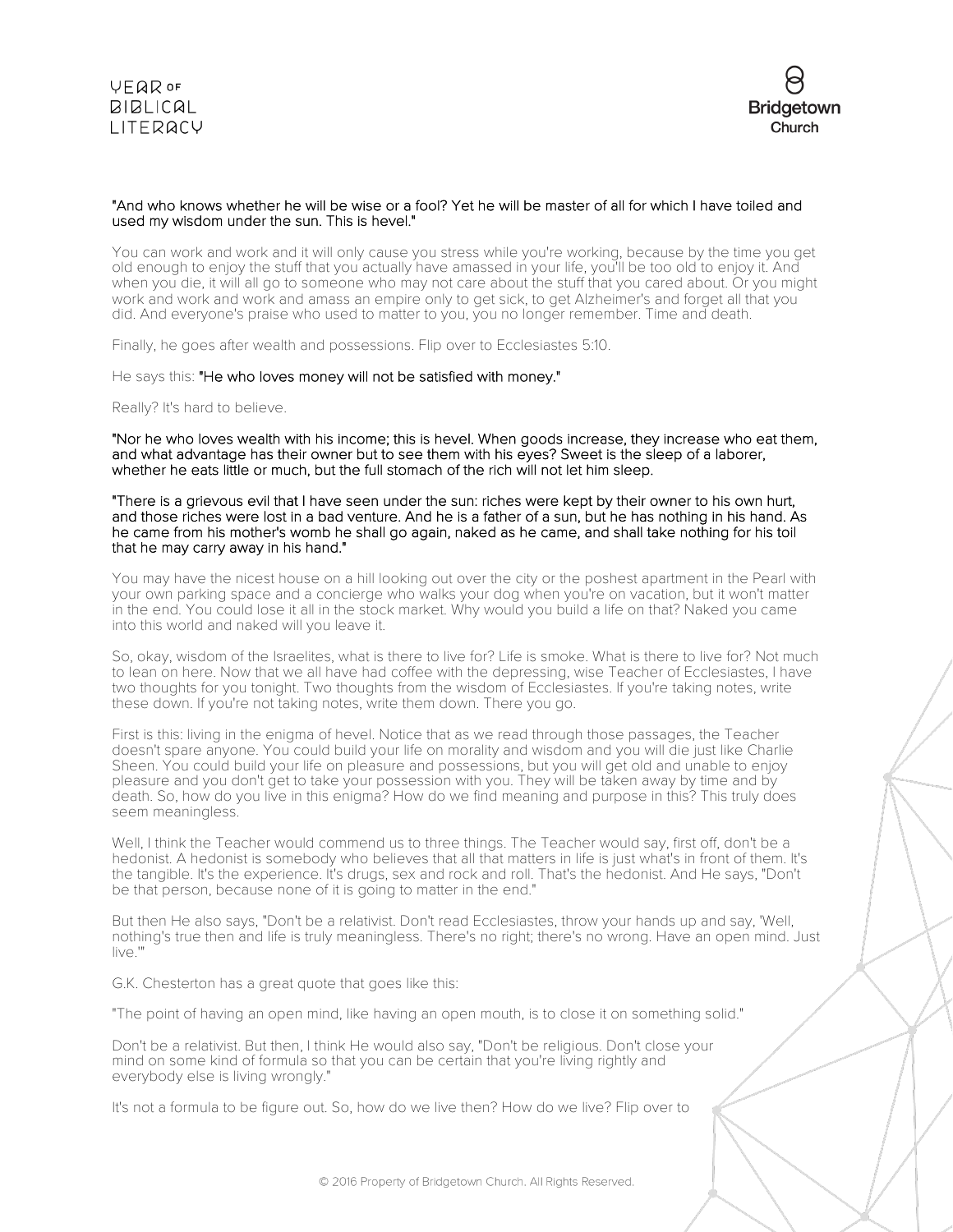



#### Ecclesiastes 9:7. One of the brighter points within the book of Ecclesiastes. He has this for us.

He says this: "Go." After all of His teachings. "Go, eat your bread with joy, and drink your wine with a merry heart, for God has already approved what you do.

#### "Let your garments always be white. Let not oil be lacking on your head.

#### "Enjoy life with the wife whom you love, all the days of your hevel life that he has given you under the sun, because that is your portion in life and in your toil at which you toil under the sun. Whatever your hand finds to do, do it with all your might, for there is no work or thought or knowledge or wisdom in Sheol [the grave], to which you are going."

Enjoy life. Have a good time. God's gift to you is a sunny day, friends, family. Probably a lot of things that you're going to be doing tomorrow. A barbecue. Just enjoy it. And I honestly think that there is a place in the wisdom of our tradition for enjoyment of life as being "a" reason for life. But, if I ended the sermon here, you would be like, "How was Alex tonight."

#### "Uh, it was okay."

Right? Because, is that all? Is that really all? Like, just enjoy your life? After you just demolished everything, that's it? Enjoy it? Really? Enjoy your life and then just die? Probably many of you have had somebody in your life who was really significant to you pass away. It's absurdly painful to lose someone out of this life. Right now my grandmother – well, for the past few years she's had Alzheimer's. But, for the past year, hasn't been able to really function at all. And like, I remember her when she was able to function and I'll even sometimes have dreams about where she'll get better.

In my dream I'll be like, "Oh, that was crazy. You were so sick. How are you doing?"

And we have a full on conversation. But, I only wake up to find that, actually, she's not there anymore. And when I go and visit her, I look at her and something in me just says that it just seems like life matters more than this. It just seems like life matters more than smoke. Don't you agree? And I think that we need to pay attention to what we long for; that we have to pay attention to what we hunger for. Because, there is no such thing as a desire for something without the fulfillment for it. So, if we long for life that matters so much that it can't simply be snuffed out, what does that tell us?

This is what the Teacher wants us to think about. Sit in that. What does that tell us if we long for life that doesn't end, for love that is always given back and goes into eternity, for a life without loss? What does that hunger within every single human being tell us? You see, the great twist is that, in the Bible, there are not three people of wisdom only. There's no just Job, lady wisdom and the Teacher, there's actually four people. See, we need a fourth person. We need someone who doesn't just make wise observations about life from a window, but we need somebody who is wisdom, who is able to make us wise.

In 1 Corinthians, Paul calls Jesus "the power and wisdom of God." Interesting. See, in a hevel world where things don't make sense, a world that seems to be absent of judgment and thus absent of justice, there's something else that doesn't make sense. when I was studying this book this past week, I thought to myself, "Okay. Yes. Hevel. Hevel doesn't make any sense. Life is absurd. Bad things happen to good people. Good things happen to bad people. It's ridiculous."

And Jesus comes to make sense of life for us. He comes as the judge to say, "These are the bad people and you'll get what you deserve and these are the good people and you will get what you deserve."

He makes sense of things. But, He doesn't. In fact, Jesus makes life even more absurd. You see, to make sense of this life, all He would do is something very sensible. Sort of like, "Here are the good people and here are the bad. You both get what you deserve."

But, He doesn't do that. God actually comes to live in our hevel so that we don't have to stay there. Jesus comes to give the beggar a seat at His heavenly table. How absurd. To show the apathetic teenager that things that are dead can come back to life. To show the unwise person that they can have a heavenly inheritance in relationship with Him and to show the divorcee what vulnerability and fulfilled trust and intimacy looks like. He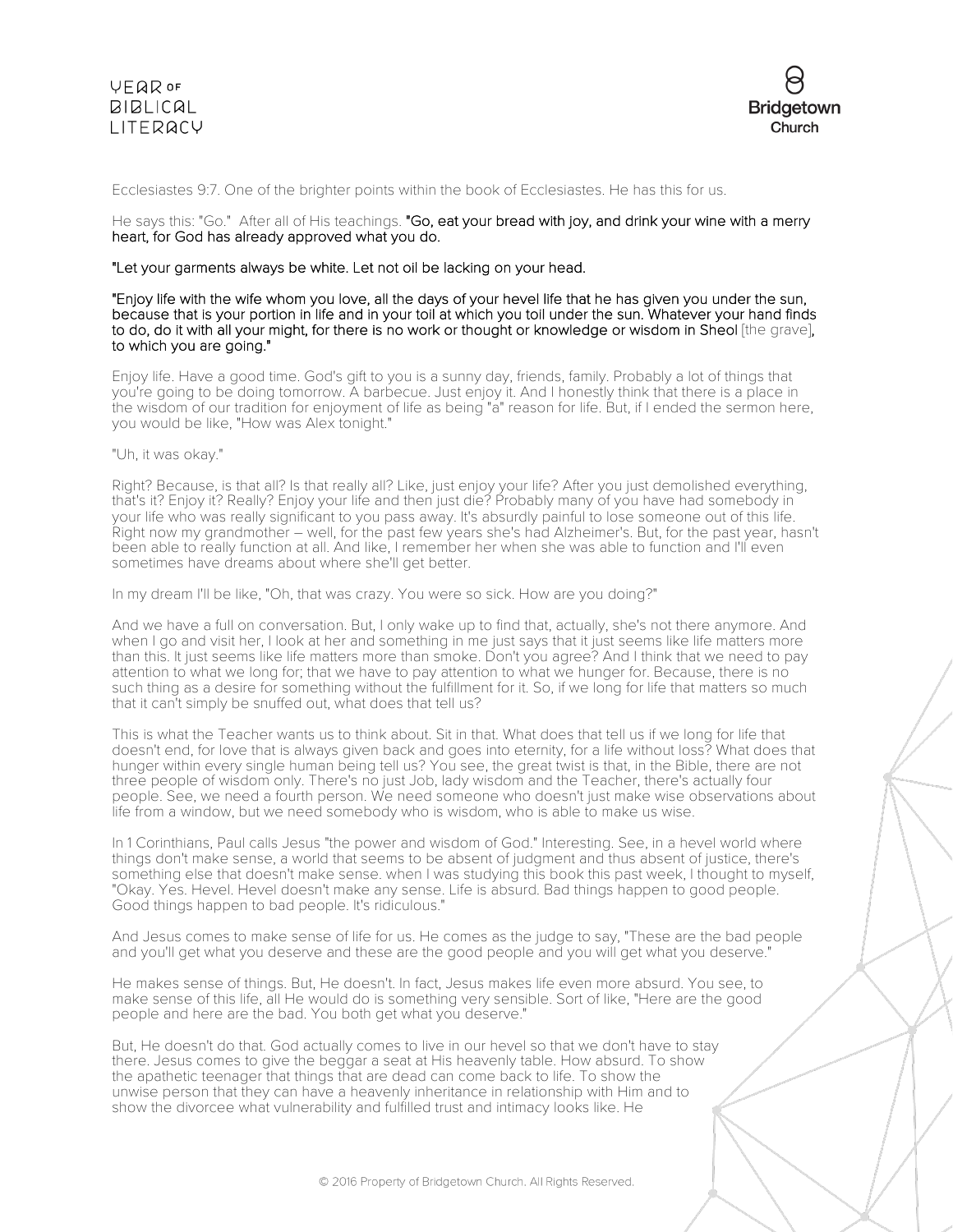

doesn't make our world normal or make sense at all. He goes 10 steps further.

Most of you know the story of Lazarus. Lazarus was a friend of Jesus and Lazarus dies while Jesus is still around. Lazarus dies. Jesus shows up a couple days later and they're like, "If you had been here, Lazarus wouldn't have died."

And it's one of the most famous verses in all the Bible. What is it? "Jesus wept." He wept. And I know many of you, probably, and many theologians have pondered, "Why is Jesus weeping? He knows that He can just raise Lazarus from the dead and He's going to be hanging out with Him in just a second. Why weep? Why are you crying?"

Have you ever wondered why He cries? I think Jesus cries because it's one of the first up close and so personal encounters with hevel. He has gotten so up close and personal with hevel and He realizes that sin and death have made God's most valuable creation nothing more than a smoke that dissipates with time. But, in that story, in a moment, Jesus shows us what we have all suspected all along to be actually true. That life really does matter more than mist.

Paul says, in 1 Corinthians 2, that he doesn't bother with philosophical debates and the wisdom of men. Instead, he says that he preaches Christ and Him crucified. And this is the wisdom that no one saw coming, Paul says.

In 1 Corinthians 2:9 he says this: "But as it is written, 'What no eye has seen, nor ear heard, nor the heart of man imagined, what God has prepared for those who love him.'"

We all longed for it, but we never believed it could be true that the one who was free from hevel would trade us so that we could live a life of meaning and power, freedom and life, liberated from an absurd existence. That rather than God coming to earth to judge our lives and make sense of the mess that hevel is, He comes and redeems us by giving Himself over to time and death so that He can beat it and so that anyone who wants Him can beat it too.

#### 1 Corinthians 15:20 says this: "But Christ has indeed been raised from the dead, the firstfruits of those who have fallen asleep. for since death came through a man, the resurrection of the dead comes also through a man. For as in Adam all die, so in Christ all will be made alive."

In Christ, all will be made alive. As you're sitting here tonight longing for a life beyond meaninglessness, beyond the vapor, do you want in? Do you want in Christ? Because, this is ancient wisdom. This is so deep that this is what God has longed for for His people from the very beginning.

For one last time, flip over to the right in your Bibles to chapter Ecclesiastes 12:13. This is how the author of Ecclesiastes, the one who's organized the Teacher's teachings, this is how he ends the book.

# He says this: "The end of the matter; all has been heard. Fear God and keep his commandments, for this is the whole duty of man. For God will bring every deed into judgment, with every secret thing, whether good or evil."

Fear God and keep His commandments. Where have we heard that before? Oh, yeah. Deuteronomy 30. Genesis 12. All throughout the Torah is the command: walk with God. I think Ecclesiastes perfectly exemplifies what I like to call "The Disenchantment Cycle." The Disenchantment Cycle, whether you know it or not, all of us are on it. It goes something like this: all of us are either hoping for something – something out there. It's the car, it's the house, it's the spouse, it's living in that neighborhood or moving to this city or getting that kind of job. We have something that we're hoping for; longing for. And we all subconsciously believe that when I get that, life will be fulfilled. Life will finally mean something.

Or we're at a different place on the cycle. We're realizing what we've hoped for. We're getting the job that we've always wanted, we're getting the degree that we've been working so hard towards, we're marrying the person that we've always dreamed of marrying, we're living in the neighborhood that we've always wanted to live in. Some of us are there. And then the finally stop on The Disenchantment Cycle is disenchantment. We got what we wanted, we got what we'd longed for, what we'd hoped for all along, and we realize that, yes, that too did not fulfill us like we had hoped.